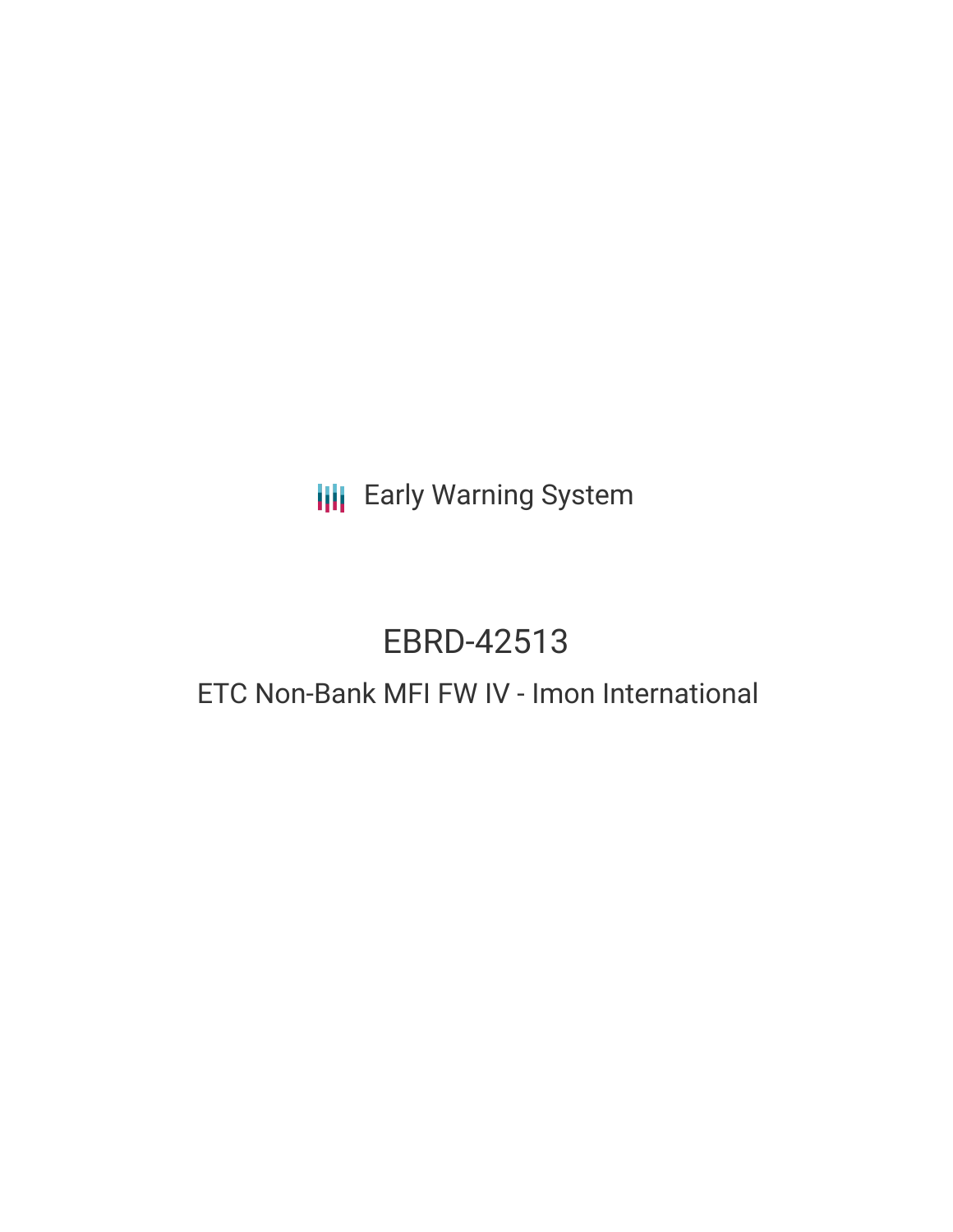#### **Quick Facts**

| <b>Countries</b>               | Tajikistan                                              |  |  |  |  |
|--------------------------------|---------------------------------------------------------|--|--|--|--|
| <b>Financial Institutions</b>  | European Bank for Reconstruction and Development (EBRD) |  |  |  |  |
| <b>Status</b>                  | Approved                                                |  |  |  |  |
| <b>Bank Risk Rating</b>        | FI                                                      |  |  |  |  |
| <b>Voting Date</b>             | 2020-10-20                                              |  |  |  |  |
| <b>Borrower</b>                | Imon International                                      |  |  |  |  |
| <b>Sectors</b>                 | Finance                                                 |  |  |  |  |
| <b>Investment Type(s)</b>      | Loan                                                    |  |  |  |  |
| <b>Investment Amount (USD)</b> | $$5.19$ million                                         |  |  |  |  |
| <b>Project Cost (USD)</b>      | $$5.19$ million                                         |  |  |  |  |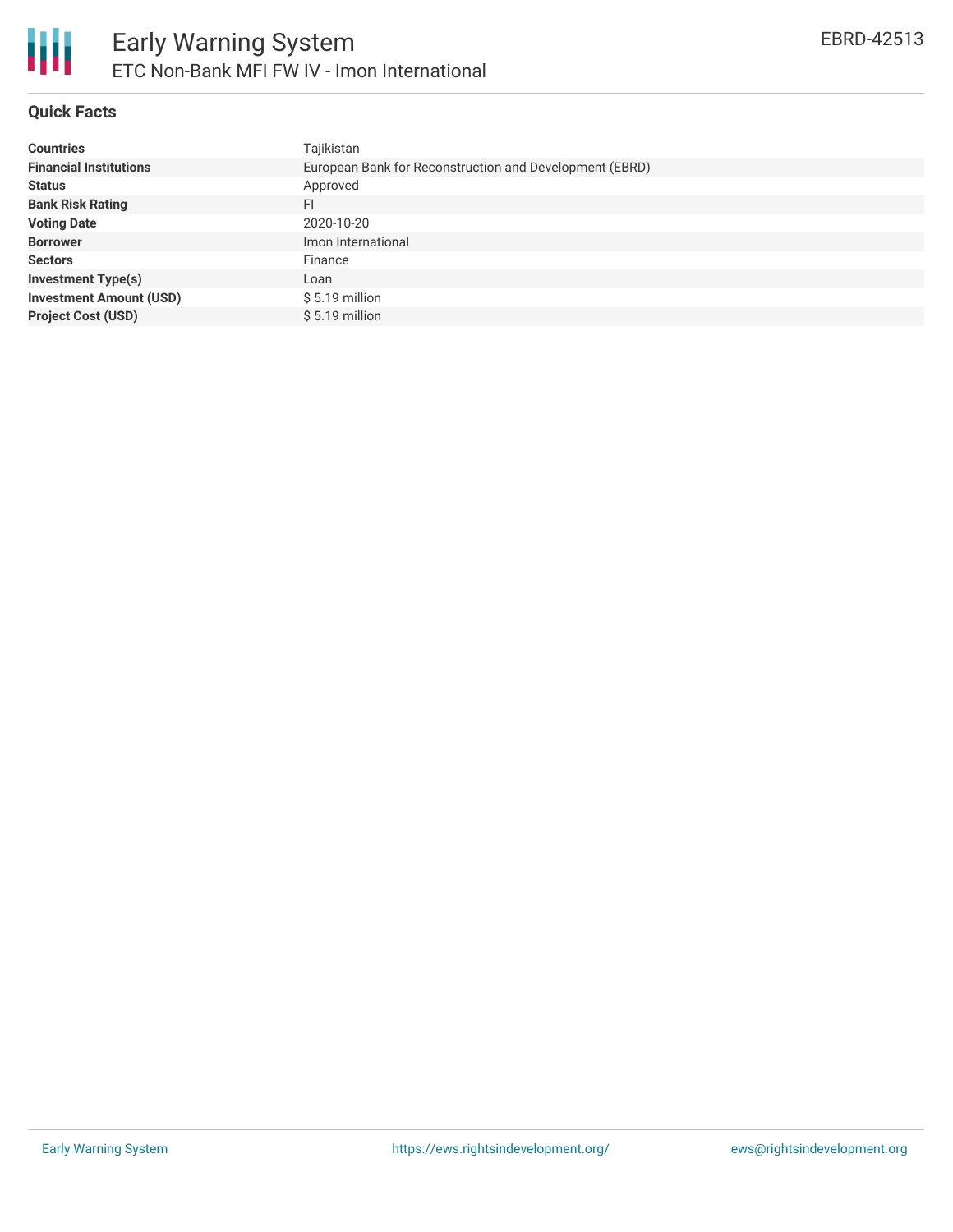

#### **Project Description**

EBRD is investing additionaly IMON International,Microcredit Deposit - taking Organization (MDO) with the purpose of development of private sector.

#### **PROJECT OBJECTIVES**

.

The main objective for the additional investment is to support IMON, so it complies with new regulations and encourage the private investor.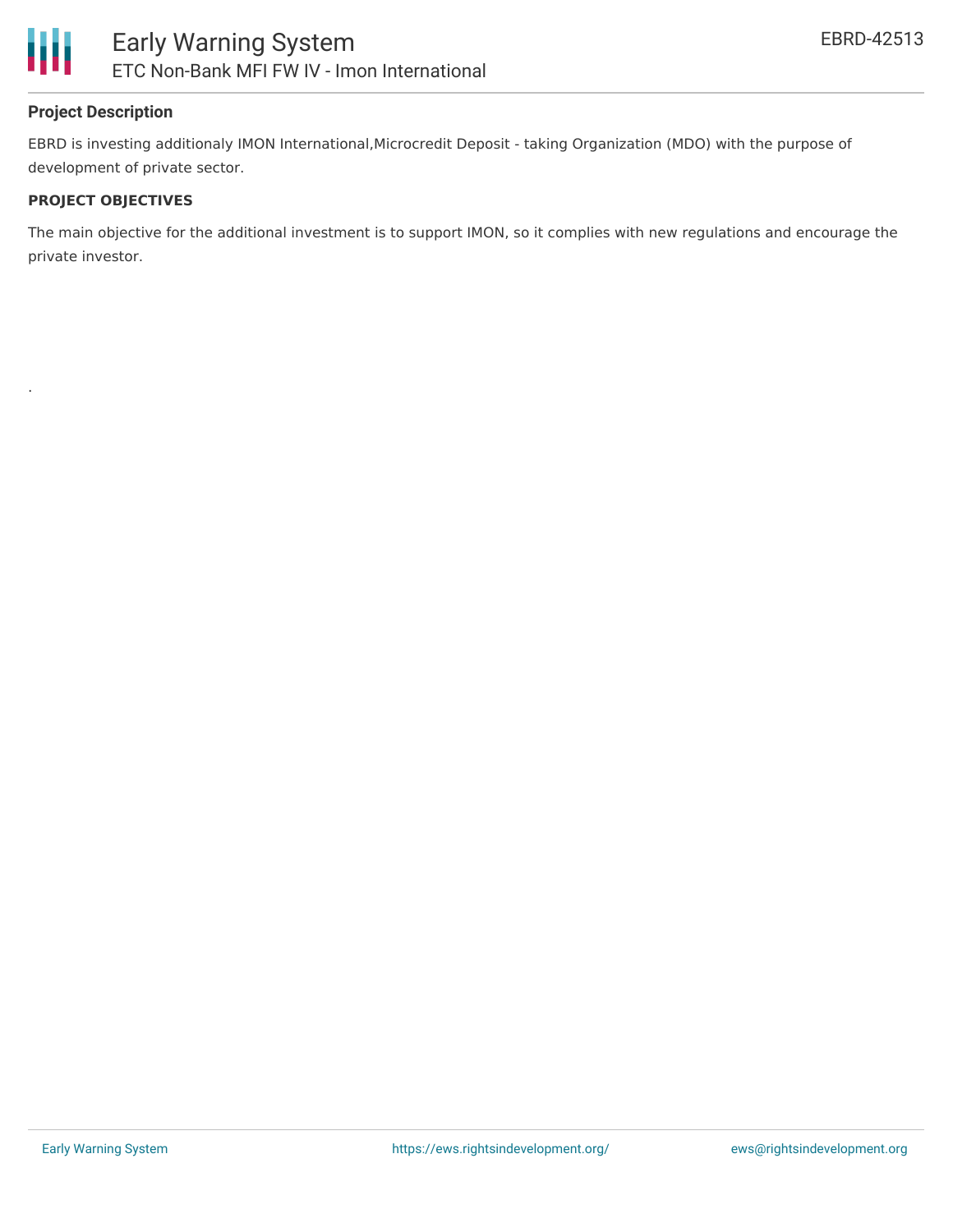#### **Investment Description**

European Bank for Reconstruction and Development (EBRD)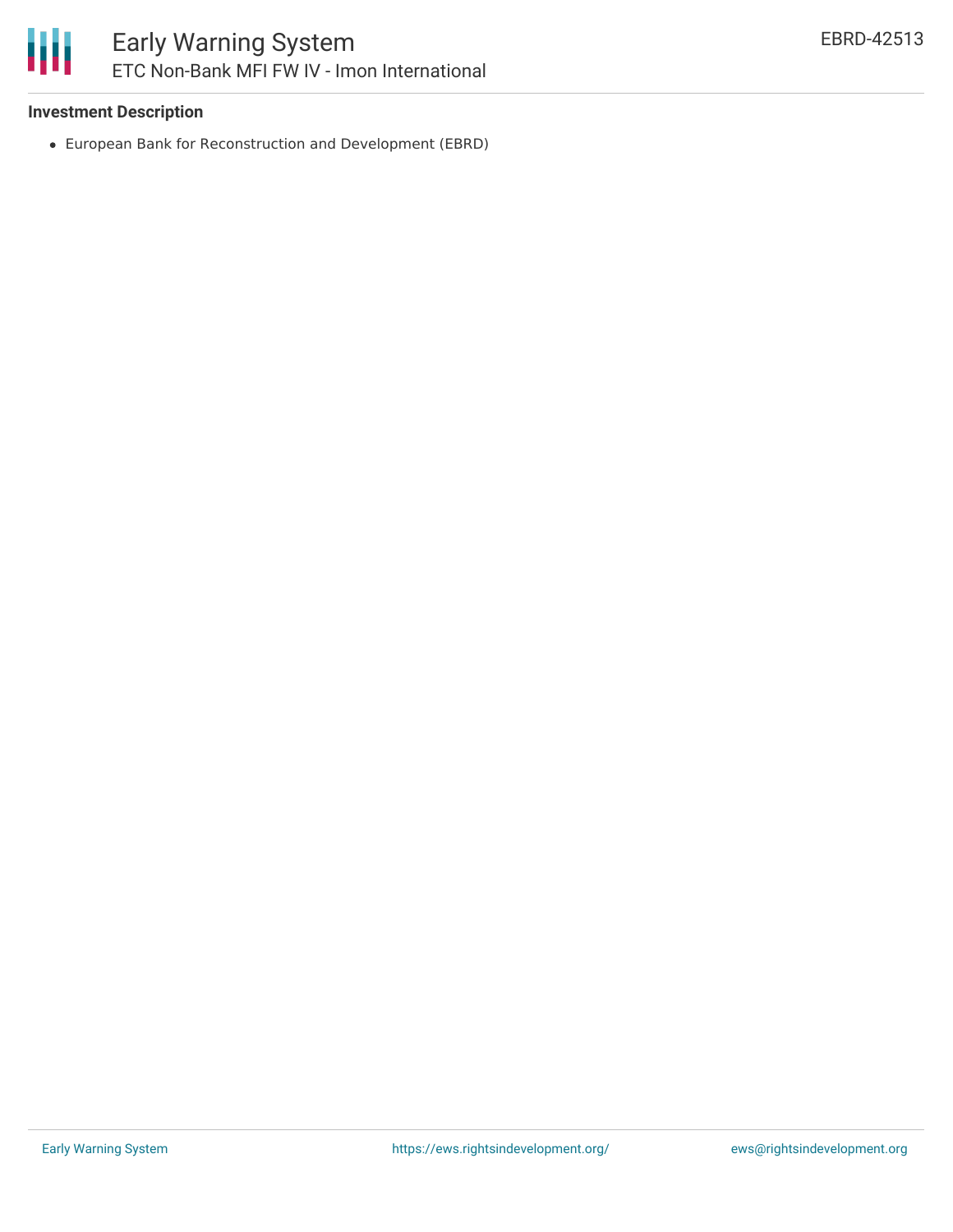#### **Private Actors Description**

#### IMON INTERNATIONAL MICROCREDIT DEPOSIT-TAKING ORGANISATION CJSC

Micro-credit Deposit-taking Organisation "IMON International" ("IMON", "Company") is the largest microfinance institution (MFI) in Tajikistan with 24 per cent market share in the sector as of June 2020. IMON provides a wide range of financial products and services to micro and small businesses, sole entrepreneurs and retail clients across its extensive network of 27 branches and 103 outlets.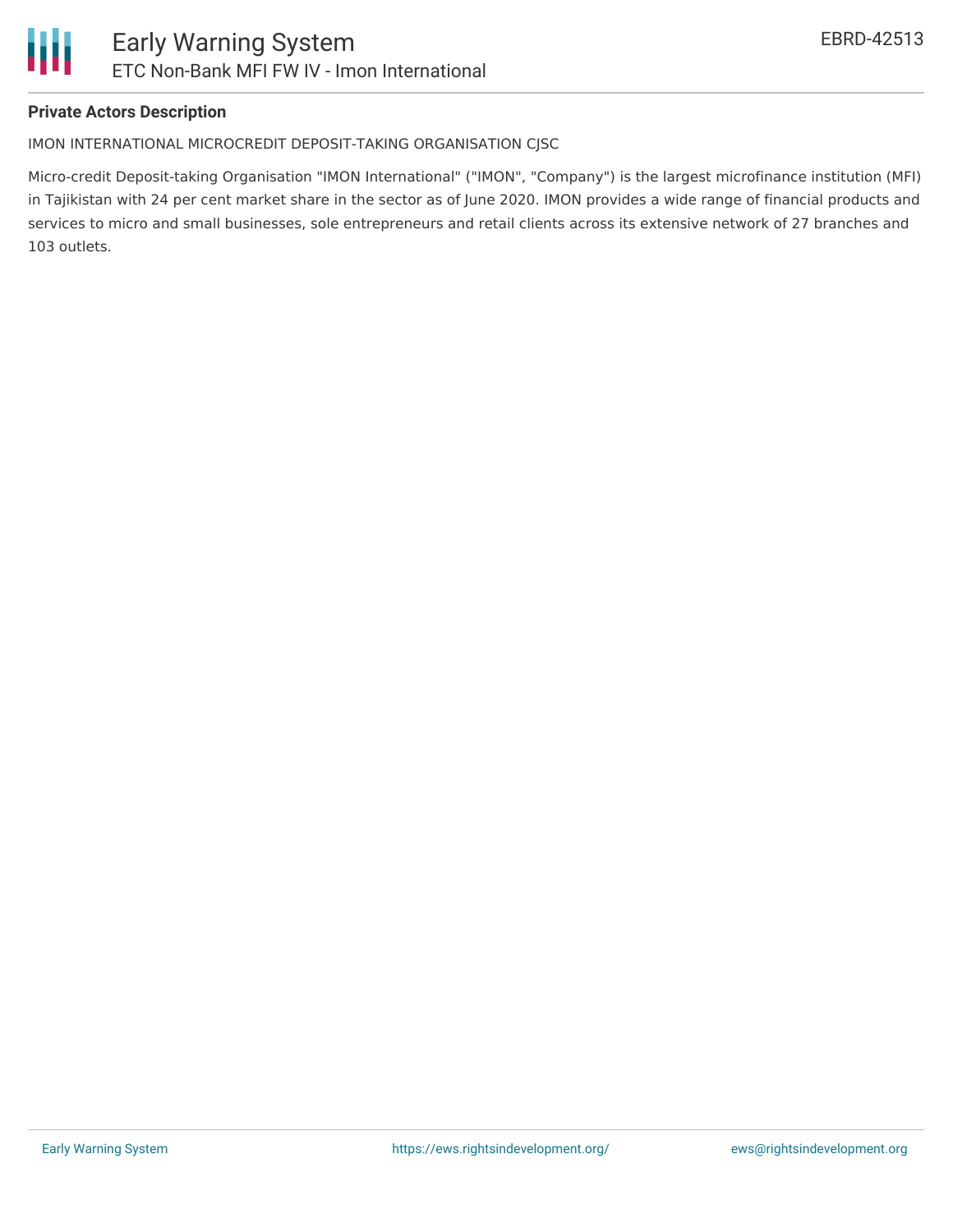

# 冊

### Early Warning System ETC Non-Bank MFI FW IV - Imon International

| <b>Private Actor 1</b> | <b>Private Actor</b><br>Role | <b>Private Actor</b><br>l Sector | <b>Relation</b>          | <b>Private Actor 2</b>    | <b>Private Actor</b><br>2 Role | <b>Private Actor</b><br>2 Sector |
|------------------------|------------------------------|----------------------------------|--------------------------|---------------------------|--------------------------------|----------------------------------|
|                        | $\sim$                       | $\sim$                           | $\overline{\phantom{a}}$ | MDO Imon International TJ | Client                         | . .                              |